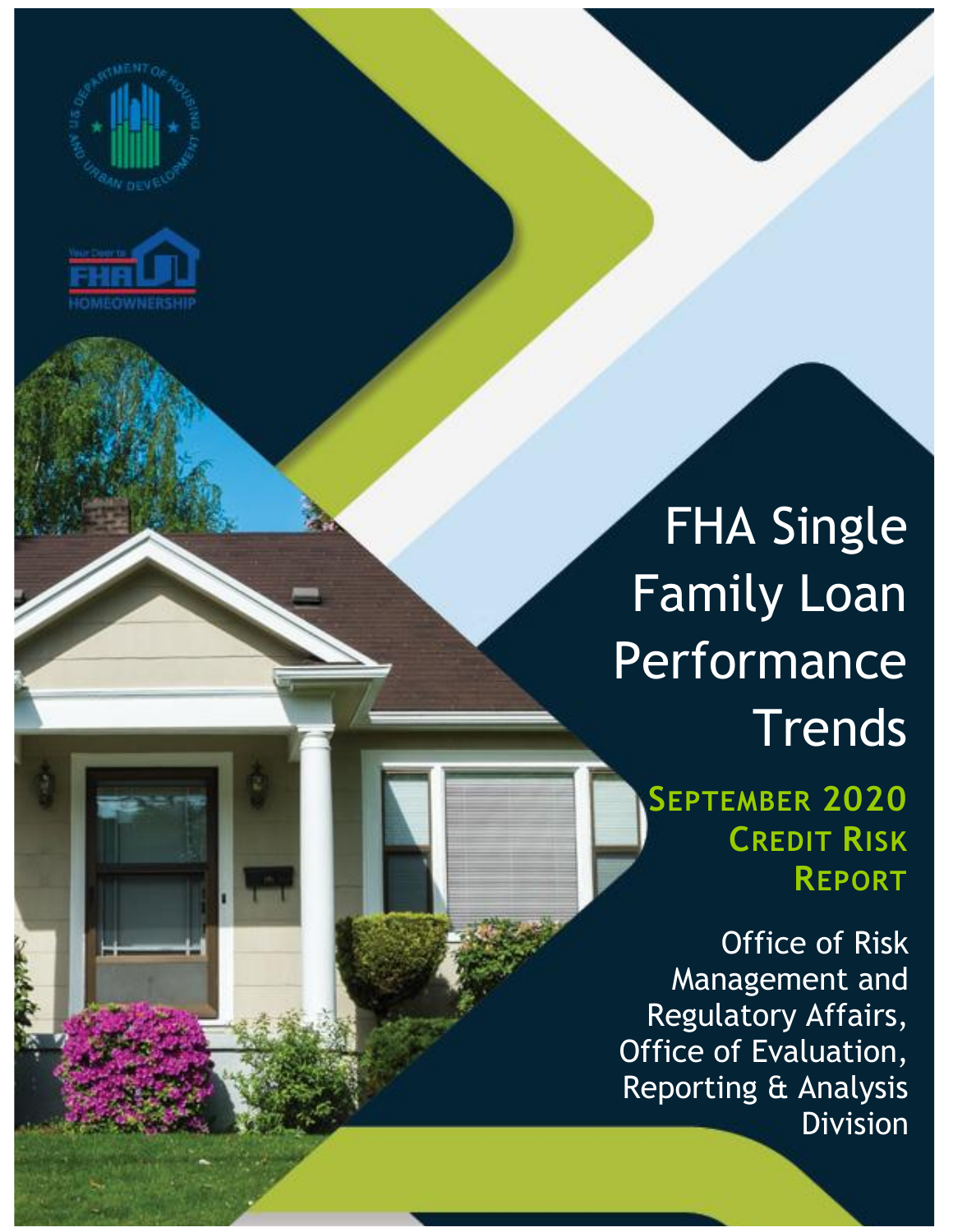## Table of Contents

## Table of Figures

| Figure 1<br>Failure Rate by Fiscal Year. |  |
|------------------------------------------|--|
|------------------------------------------|--|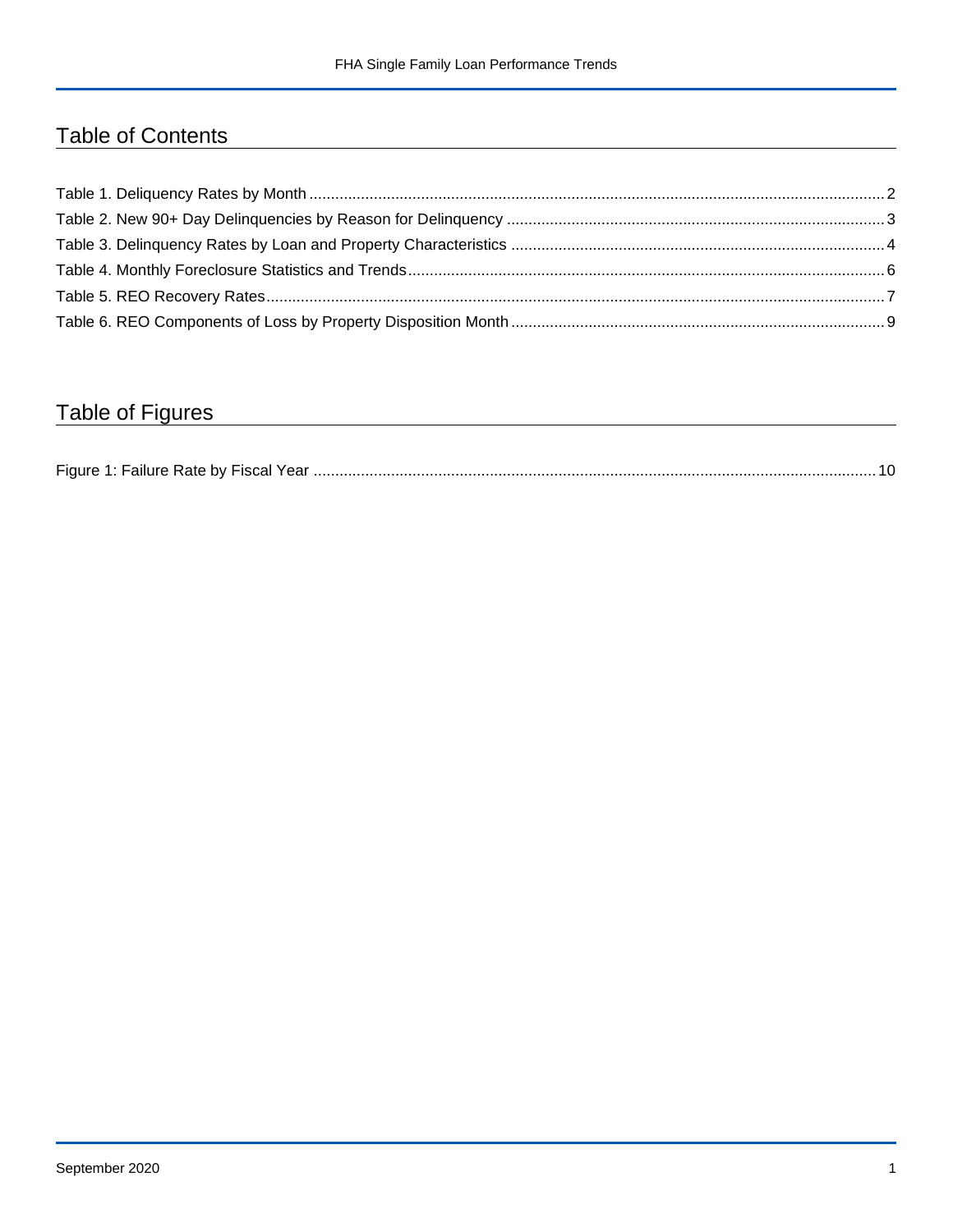|          |                                 |        | Delinquency Rates <sup>a</sup> (%) |        | Exceptions <sup>b</sup> (%) |               |                                             |
|----------|---------------------------------|--------|------------------------------------|--------|-----------------------------|---------------|---------------------------------------------|
|          | Active<br>Insurance in<br>Force |        |                                    |        |                             |               | Serious<br>Delinquency<br>Rate <sup>c</sup> |
| Month    | (EOM)                           | 30-day | 60-day                             | 90-day | In Foreclosure              | In Bankruptcy | (% )                                        |
|          |                                 |        | <b>Non-Seasonally Adjusted</b>     |        |                             |               |                                             |
| Sep 2019 | 8,107,806                       | 5.27   | 1.74                               | 2.07   | 0.90                        | 0.92          | 3.88                                        |
| Oct      | 8,098,839                       | 5.12   | 1.76                               | 2.13   | 0.89                        | 0.91          | 3.93                                        |
| Nov      | 8,094,347                       | 5.01   | 1.89                               | 2.26   | 0.88                        | 0.91          | 4.06                                        |
| Dec      | 8,096,131                       | 5.35   | 1.85                               | 2.52   | 0.90                        | 0.93          | 4.35                                        |
| Jan 2020 | 8,125,137                       | 5.09   | 1.75                               | 2.25   | 0.92                        | 0.94          | 4.12                                        |
| Feb      | 8,128,001                       | 5.16   | 1.65                               | 2.17   | 0.93                        | 0.94          | 4.04                                        |
| Mar      | 8,122,723                       | 5.59   | 1.61                               | 2.72   | 0.56                        | 0.69          | 3.97                                        |
| Apr      | 8,118,070                       | 9.20   | 2.28                               | 3.00   | 0.40                        | 0.64          | 4.04                                        |
| May      | 8,098,590                       | 6.37   | 5.99                               | 4.01   | 0.34                        | 0.56          | 4.91                                        |
| Jun      | 8,066,691                       | 4.74   | 3.71                               | 8.13   | 0.25                        | 0.58          | 8.97                                        |
| Jul      | 8,038,312                       | 4.15   | 2.51                               | 9.74   | 0.26                        | 0.58          | 10.58                                       |
| Aug      | 8,013,146                       | 4.12   | 2.16                               | 10.48  | 0.26                        | 0.62          | 11.35                                       |
| Sep      | 7,988,354                       | 4.01   | 1.99                               | 10.72  | 0.25                        | 0.61          | 11.59                                       |
|          |                                 |        | <b>Seasonally Adjusted</b>         |        |                             |               |                                             |
| Sep 2019 | 8,107,806                       | 5.05   | 1.65                               | 2.08   | 0.92                        | 0.93          | 3.93                                        |
| Oct      | 8,098,839                       | 4.82   | 1.63                               | 2.10   | 0.91                        | 0.92          | 3.93                                        |
| Nov      | 8,094,347                       | 4.56   | 1.68                               | 2.11   | 0.90                        | 0.91          | 3.93                                        |
| Dec      | 8,096,131                       | 4.75   | 1.61                               | 2.30   | 0.90                        | 0.93          | 4.14                                        |
| Jan 2020 | 8,125,137                       | 4.88   | 1.57                               | 2.03   | 0.92                        | 0.93          | 3.88                                        |
| Feb      | 8,128,001                       | 5.26   | 1.68                               | 2.06   | 0.91                        | 0.94          | 3.91                                        |
| Mar      | 8,122,723                       | 6.47   | 1.86                               | 2.83   | 0.54                        | 0.70          | 4.07                                        |
| Apr      | 8,118,070                       | 10.05  | 2.61                               | 3.15   | 0.39                        | 0.64          | 4.18                                        |
| May      | 8,098,590                       | 6.80   | 6.62                               | 4.26   | 0.34                        | 0.55          | 5.15                                        |
| Jun      | 8,066,691                       | 4.81   | 3.93                               | 8.63   | 0.25                        | 0.57          | 9.45                                        |
| Jul      | 8,038,312                       | 4.25   | 2.56                               | 10.40  | 0.26                        | 0.58          | 11.24                                       |
| Aug      | 8,013,146                       | 4.02   | 2.10                               | 10.88  | 0.26                        | 0.62          | 11.76                                       |
| Sep      | 7,988,354                       | 3.85   | 1.88                               | 10.76  | 0.26                        | 0.62          | 11.64                                       |

<span id="page-2-0"></span>**Table 1. Delinquency Rates by Month**

EOM = end of month.

<sup>a</sup> The 90-day category includes all loans that are at least 3 months delinquent excluding those loans in-foreclosure or in-bankruptcy

processing.Included in the delinquency counts are loans under active consideration for loss mitigation foreclosure avoidance.

 $b$  Exceptions are counted separately from delinquencies, regardless of the length of the delinquency period.

<sup>c</sup> Serious delinquency rates are the sum of 90 day delinquencies, plus in-foreclosures and in-bankruptcies.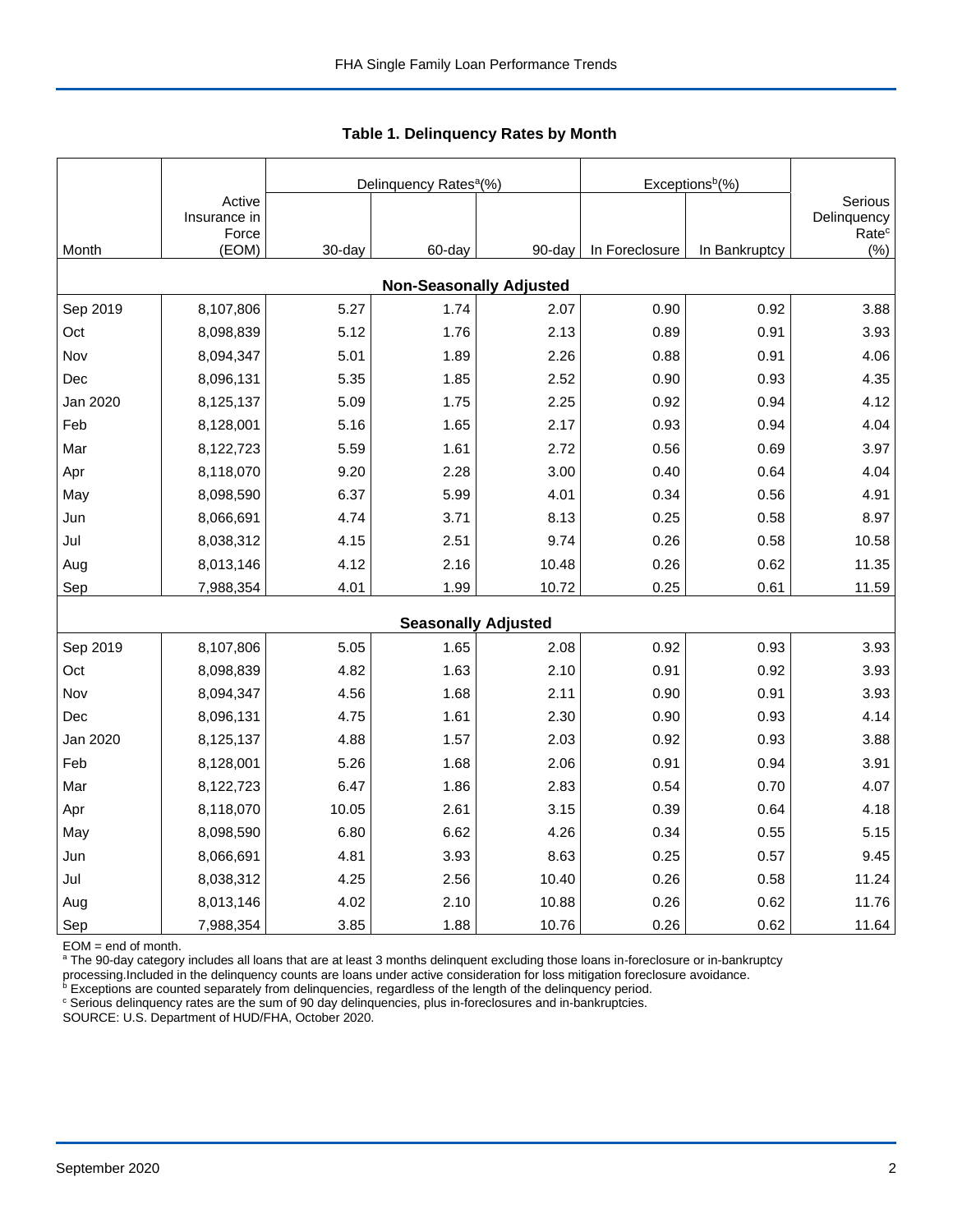|                                   |                      |                        | Share by Reason for Delinquency (%) |                          |                              |                                |               |                                    |        |  |  |  |
|-----------------------------------|----------------------|------------------------|-------------------------------------|--------------------------|------------------------------|--------------------------------|---------------|------------------------------------|--------|--|--|--|
|                                   |                      |                        |                                     |                          |                              |                                |               |                                    |        |  |  |  |
|                                   |                      |                        |                                     |                          | Death or<br>Illness of       |                                |               |                                    |        |  |  |  |
|                                   | New 90+              |                        |                                     |                          | Principal                    |                                |               |                                    |        |  |  |  |
| <b>Fiscal Year</b><br>and Quarter | Day<br>Delinquencies | Reduction of<br>Income | Unemployed                          | Excessive<br>Obligations | <b>Borrower</b><br>or Family | Marital<br><b>Difficulties</b> | No<br>Contact | National<br>Emergency <sup>a</sup> | Otherb |  |  |  |
| 2015 Q3                           | 71,869               | 30.77                  | 6.61                                | 21.13                    | 12.68                        | 4.23                           | 13.10         | 0.31                               | 11.17  |  |  |  |
| 2015 Q4                           | 88,262               | 30.45                  | 6.55                                | 22.04                    | 12.72                        | 4.02                           | 12.10         | 0.34                               | 11.79  |  |  |  |
| 2016 Q1                           | 92,606               | 30.55                  | 6.39                                | 22.40                    | 12.94                        | 4.04                           | 11.24         | 0.39                               | 12.05  |  |  |  |
| 2016 Q2                           | 78,978               | 30.09                  | 6.66                                | 22.56                    | 12.77                        | 3.92                           | 11.79         | 0.46                               | 11.76  |  |  |  |
| 2016 Q3                           | 66,500               | 30.73                  | 6.72                                | 22.77                    | 13.28                        | 4.18                           | 10.58         | 0.63                               | 11.11  |  |  |  |
| 2016 Q4                           | 85,289               | 31.67                  | 6.98                                | 23.50                    | 13.06                        | 4.03                           | 9.55          | 0.63                               | 10.59  |  |  |  |
| 2017 Q1                           | 94,958               | 31.23                  | 6.71                                | 24.06                    | 13.08                        | 3.81                           | 9.09          | 0.74                               | 11.28  |  |  |  |
| 2017 Q2                           |                      | 31.34                  | 6.84                                | 23.99                    | 13.12                        | 3.83                           | 9.66          | 0.91                               | 10.30  |  |  |  |
|                                   | 75,376               |                        |                                     |                          |                              |                                |               |                                    |        |  |  |  |
| 2017 Q3                           | 65,531               | 30.40                  | 6.76                                | 23.92                    | 13.69                        | 3.90                           | 9.73          | 1.22                               | 10.38  |  |  |  |
| 2017 Q4                           | 87,286               | 30.92                  | 6.74                                | 24.34                    | 12.87                        | 3.73                           | 8.96          | 1.56                               | 10.87  |  |  |  |
| 2018 Q1                           | 157,584              | 23.80                  | 4.48                                | 22.07                    | 8.49                         | 2.38                           | 7.11          | 1.41                               | 30.25  |  |  |  |
| 2018 Q2                           | 88,660               | 28.47                  | 5.98                                | 23.80                    | 11.52                        | 3.23                           | 8.64          | 1.80                               | 16.55  |  |  |  |
| 2018 Q3                           | 64,397               | 29.97                  | 6.35                                | 24.34                    | 12.55                        | 3.75                           | 8.75          | 2.83                               | 11.44  |  |  |  |
| 2018 Q4                           | 84,222               | 30.32                  | 6.46                                | 24.51                    | 12.75                        | 3.78                           | 8.53          | 3.62                               | 10.03  |  |  |  |
| 2019 Q1                           | 92,065               | 29.71                  | 6.31                                | 24.65                    | 12.73                        | 3.54                           | 8.44          | 4.61                               | 10.00  |  |  |  |
| 2019 Q2                           | 84,788               | 29.37                  | 6.45                                | 23.59                    | 12.68                        | 3.55                           | 8.46          | 6.66                               | 9.24   |  |  |  |
| 2019 Q3                           | 69,223               | 27.56                  | 6.27                                | 23.11                    | 12.61                        | 3.59                           | 7.77          | 10.12                              | 8.97   |  |  |  |
| 2019 Q4                           | 90,457               | 26.25                  | 6.03                                | 22.59                    | 11.89                        | 3.25                           | 7.32          | 14.20                              | 8.47   |  |  |  |
| 2020 Q1                           | 113,969              | 22.21                  | 5.13                                | 19.06                    | 9.84                         | 2.53                           | 6.99          | 22.72                              | 11.51  |  |  |  |
| 2020 Q2                           | 86,537               | 17.41                  | 5.24                                | 15.83                    | 7.77                         | 1.92                           | 8.68          | 35.65                              | 7.49   |  |  |  |
| 2020 Q3                           | 467,424              | 4.77                   | 2.13                                | 1.63                     | 0.73                         | 0.13                           | 1.40          | 86.41                              | 2.79   |  |  |  |
| 2020 Q4                           | 349,931              | 3.82                   | 1.91                                | 1.40                     | 0.67                         | 0.10                           | 2.19          | 87.58                              | 2.33   |  |  |  |

<span id="page-3-0"></span>**Table 2. New 90+ Day Delinquencies by Reason for Delinquency**

a Includes neighborhood problems and COVID-19 Pandemic.

**b** Includes abandonment of property, distant employment transfer, property problems, inability to sell or rent property, military service, business failure, casualty loss, energy-environment cost, servicing problems, payment adjustment, payment dispute, transfer of ownership pending fraud and incarceration.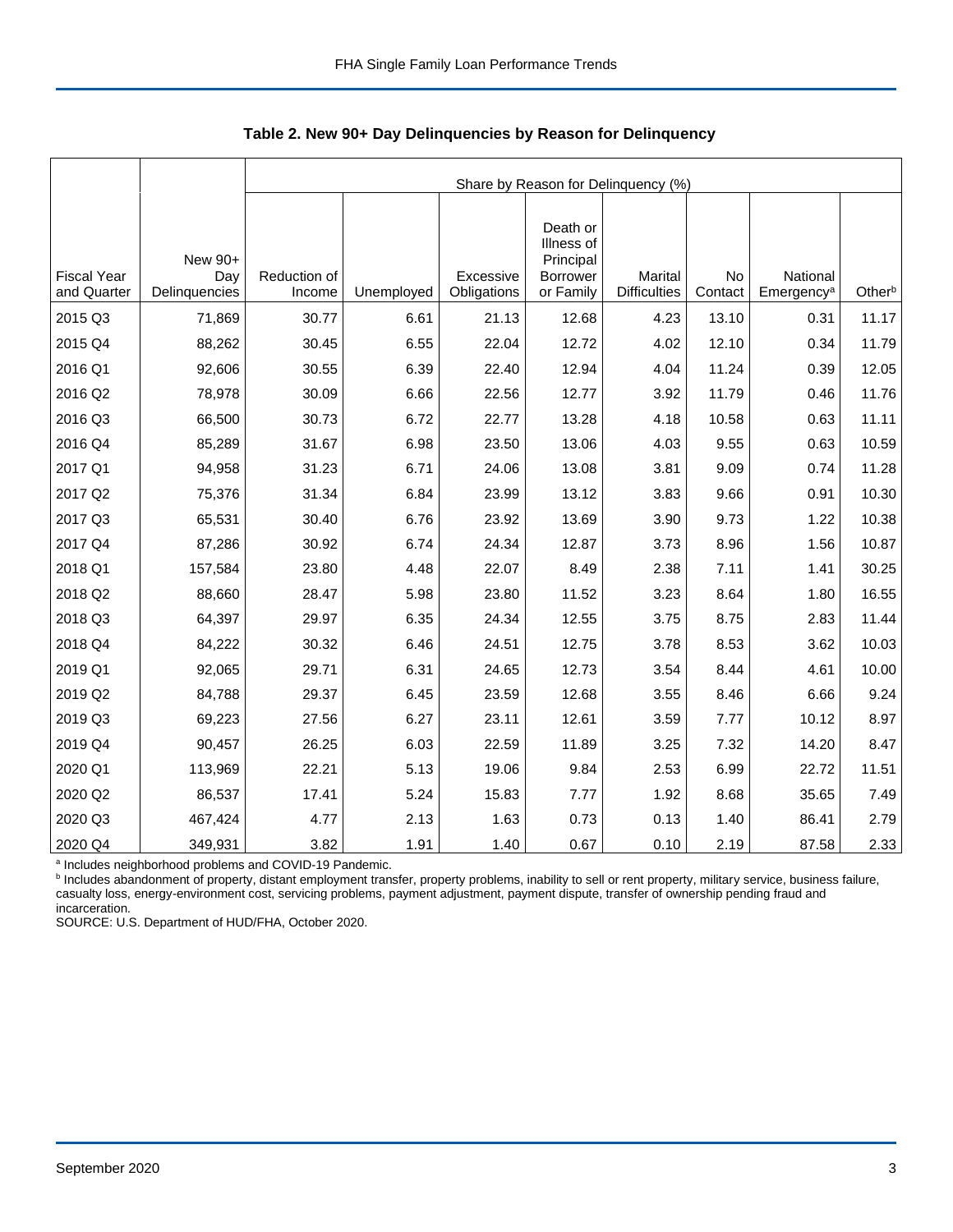|                                                                              |                                                                                | Rates in Percent of Active Loan Counts                                                |                                                                              |                                                                              |                                                                                    |                                                                              |                                                                              |                                                                                      |  |
|------------------------------------------------------------------------------|--------------------------------------------------------------------------------|---------------------------------------------------------------------------------------|------------------------------------------------------------------------------|------------------------------------------------------------------------------|------------------------------------------------------------------------------------|------------------------------------------------------------------------------|------------------------------------------------------------------------------|--------------------------------------------------------------------------------------|--|
|                                                                              | <b>IIF</b>                                                                     | All Past                                                                              |                                                                              |                                                                              |                                                                                    | In                                                                           | In                                                                           | Serious<br>Delinquency                                                               |  |
|                                                                              | Shares <sup>a</sup>                                                            | Due <sup>b</sup>                                                                      | 30 Day                                                                       | 60 Day                                                                       | 90+ Day                                                                            | Foreclosure                                                                  | Bankruptcy                                                                   | Rate <sup>c</sup>                                                                    |  |
| <b>Loan Purpose</b>                                                          |                                                                                |                                                                                       |                                                                              |                                                                              |                                                                                    |                                                                              |                                                                              |                                                                                      |  |
| All Active Loans                                                             | 7,988,354                                                                      | 17.59                                                                                 | 4.01                                                                         | 1.99                                                                         | 10.72                                                                              | 0.25                                                                         | 0.61                                                                         | 11.59                                                                                |  |
| Purchase                                                                     | 69.10                                                                          | 19.07                                                                                 | 4.37                                                                         | 2.18                                                                         | 11.61                                                                              | 0.25                                                                         | 0.65                                                                         | 12.51                                                                                |  |
| Refinance                                                                    | 30.90                                                                          | 14.28                                                                                 | 3.22                                                                         | 1.56                                                                         | 8.74                                                                               | 0.25                                                                         | 0.52                                                                         | 9.51                                                                                 |  |
| Refinance                                                                    |                                                                                |                                                                                       |                                                                              |                                                                              |                                                                                    |                                                                              |                                                                              |                                                                                      |  |
| Refinance Loans                                                              | 2,468,748                                                                      | 14.28                                                                                 | 3.22                                                                         | 1.56                                                                         | 8.74                                                                               | 0.25                                                                         | 0.52                                                                         | 9.51                                                                                 |  |
| Conventional                                                                 | 32.59                                                                          | 14.86                                                                                 | 3.54                                                                         | 1.62                                                                         | 8.76                                                                               | 0.34                                                                         | 0.60                                                                         | 9.70                                                                                 |  |
| No Cash-out                                                                  | 18.72                                                                          | 14.21                                                                                 | 3.46                                                                         | 1.54                                                                         | 8.25                                                                               | 0.33                                                                         | 0.62                                                                         | 9.21                                                                                 |  |
| Cash-out                                                                     | 13.88                                                                          | 15.75                                                                                 | 3.66                                                                         | 1.72                                                                         | 9.44                                                                               | 0.35                                                                         | 0.58                                                                         | 10.37                                                                                |  |
| <b>FHA</b>                                                                   | 14.37                                                                          | 14.69                                                                                 | 3.24                                                                         | 1.69                                                                         | 9.19                                                                               | 0.14                                                                         | 0.43                                                                         | 9.76                                                                                 |  |
| No Cash-out                                                                  | 7.43                                                                           | 13.15                                                                                 | 2.97                                                                         | 1.52                                                                         | 8.09                                                                               | 0.15                                                                         | 0.43                                                                         | 8.66                                                                                 |  |
| Cash-out                                                                     | 6.95                                                                           | 16.34                                                                                 | 3.54                                                                         | 1.86                                                                         | 10.37                                                                              | 0.14                                                                         | 0.44                                                                         | 10.94                                                                                |  |
| Streamline                                                                   | 53.03                                                                          | 13.81                                                                                 | 3.01                                                                         | 1.49                                                                         | 8.60                                                                               | 0.22                                                                         | 0.50                                                                         | 9.32                                                                                 |  |
| <b>Credit Score Ranged</b>                                                   |                                                                                |                                                                                       |                                                                              |                                                                              |                                                                                    |                                                                              |                                                                              |                                                                                      |  |
| Loans with Credit Scores                                                     | 6,367,118                                                                      | 18.13                                                                                 | 4.06                                                                         | 2.04                                                                         | 11.19                                                                              | 0.24                                                                         | 0.60                                                                         | 12.03                                                                                |  |
| < 500                                                                        | 0.09                                                                           | 35.46                                                                                 | 7.59                                                                         | 3.84                                                                         | 20.47                                                                              | 1.40                                                                         | 2.16                                                                         | 24.03                                                                                |  |
| 500-579                                                                      | 1.72                                                                           | 32.05                                                                                 | 7.65                                                                         | 3.63                                                                         | 18.08                                                                              | 0.92                                                                         | 1.76                                                                         | 20.77                                                                                |  |
| 580-619                                                                      | 8.20                                                                           | 28.78                                                                                 | 6.74                                                                         | 3.38                                                                         | 17.03                                                                              | 0.46                                                                         | 1.16                                                                         | 18.65                                                                                |  |
| 620-659                                                                      | 32.65                                                                          | 23.57                                                                                 | 5.36                                                                         | 2.71                                                                         | 14.35                                                                              | 0.29                                                                         | 0.86                                                                         | 15.50                                                                                |  |
| 660-719                                                                      | 39.26                                                                          | 15.37                                                                                 | 3.35                                                                         | 1.68                                                                         | 9.75                                                                               | 0.18                                                                         | 0.42                                                                         | 10.35                                                                                |  |
| 720-850                                                                      | 18.07                                                                          | 8.07                                                                                  | 1.69                                                                         | 0.86                                                                         | 5.25                                                                               | 0.11                                                                         | 0.16                                                                         | 5.53                                                                                 |  |
| <b>Fiscal Year Cohort</b>                                                    |                                                                                |                                                                                       |                                                                              |                                                                              |                                                                                    |                                                                              |                                                                              |                                                                                      |  |
| <b>All Cohorts</b>                                                           | 7,988,354                                                                      | 17.59                                                                                 | 4.01                                                                         | 1.99                                                                         | 10.72                                                                              | 0.25                                                                         | 0.61                                                                         | 11.59                                                                                |  |
| pre-2005                                                                     | 7.20                                                                           | 18.59                                                                                 | 5.53                                                                         | 2.38                                                                         | 9.41                                                                               | 0.38                                                                         | 0.89                                                                         | 10.68                                                                                |  |
| 2005                                                                         | 1.11                                                                           | 22.36                                                                                 | 5.72                                                                         | 2.68                                                                         | 12.44                                                                              | 0.45                                                                         | 1.06                                                                         | 13.96                                                                                |  |
| 2006                                                                         | 0.90                                                                           | 23.88                                                                                 | 5.91                                                                         | 2.72                                                                         | 13.35                                                                              | 0.68                                                                         | 1.22                                                                         | 15.25                                                                                |  |
| 2007                                                                         | 0.85                                                                           | 26.59                                                                                 | 6.77                                                                         | 2.97                                                                         | 14.35                                                                              | 1.01                                                                         | 1.50                                                                         | 16.86                                                                                |  |
| 2008                                                                         | 1.99                                                                           | 27.11                                                                                 | 6.66                                                                         | 2.97                                                                         | 14.98                                                                              | 1.07                                                                         | 1.43                                                                         | 17.48                                                                                |  |
| 2009                                                                         | 4.15                                                                           | 20.45                                                                                 | 4.87                                                                         | 2.16                                                                         | 11.74                                                                              | 0.64                                                                         | 1.03                                                                         | 13.41                                                                                |  |
| 2010                                                                         | 5.19                                                                           | 17.29                                                                                 | 3.98                                                                         | 1.79                                                                         | 10.36                                                                              | 0.37                                                                         | 0.79                                                                         | 11.52                                                                                |  |
|                                                                              |                                                                                |                                                                                       |                                                                              |                                                                              |                                                                                    |                                                                              |                                                                              |                                                                                      |  |
|                                                                              |                                                                                |                                                                                       |                                                                              |                                                                              |                                                                                    |                                                                              |                                                                              |                                                                                      |  |
|                                                                              |                                                                                |                                                                                       |                                                                              |                                                                              |                                                                                    |                                                                              |                                                                              |                                                                                      |  |
|                                                                              |                                                                                |                                                                                       |                                                                              |                                                                              |                                                                                    |                                                                              |                                                                              |                                                                                      |  |
|                                                                              |                                                                                |                                                                                       |                                                                              |                                                                              |                                                                                    |                                                                              |                                                                              |                                                                                      |  |
|                                                                              |                                                                                |                                                                                       |                                                                              |                                                                              |                                                                                    |                                                                              |                                                                              |                                                                                      |  |
|                                                                              |                                                                                |                                                                                       |                                                                              |                                                                              |                                                                                    |                                                                              |                                                                              |                                                                                      |  |
|                                                                              |                                                                                |                                                                                       |                                                                              |                                                                              |                                                                                    |                                                                              |                                                                              |                                                                                      |  |
|                                                                              |                                                                                |                                                                                       |                                                                              |                                                                              |                                                                                    |                                                                              |                                                                              |                                                                                      |  |
|                                                                              |                                                                                |                                                                                       |                                                                              |                                                                              |                                                                                    |                                                                              |                                                                              |                                                                                      |  |
| 2011<br>2012<br>2013<br>2014<br>2015<br>2016<br>2017<br>2018<br>2019<br>2020 | 4.18<br>5.23<br>7.34<br>3.38<br>6.11<br>8.86<br>10.02<br>8.52<br>8.94<br>16.03 | 15.85<br>14.50<br>13.26<br>19.38<br>19.14<br>19.07<br>20.07<br>22.75<br>21.74<br>9.19 | 3.46<br>2.99<br>2.75<br>4.29<br>4.22<br>4.25<br>4.45<br>4.90<br>4.42<br>2.25 | 1.61<br>1.47<br>1.35<br>2.01<br>2.02<br>2.06<br>2.19<br>2.56<br>2.59<br>1.30 | 9.81<br>9.25<br>8.45<br>11.63<br>11.71<br>11.75<br>12.56<br>14.48<br>14.39<br>5.61 | 0.27<br>0.18<br>0.17<br>0.34<br>0.27<br>0.25<br>0.24<br>0.24<br>0.10<br>0.00 | 0.70<br>0.61<br>0.55<br>1.10<br>0.91<br>0.77<br>0.64<br>0.57<br>0.25<br>0.02 | 10.77<br>10.04<br>9.17<br>13.08<br>12.89<br>12.77<br>13.43<br>15.29<br>14.73<br>5.64 |  |

<span id="page-4-0"></span>Table 3. Delinquency Rates by Loan and Property Characteristics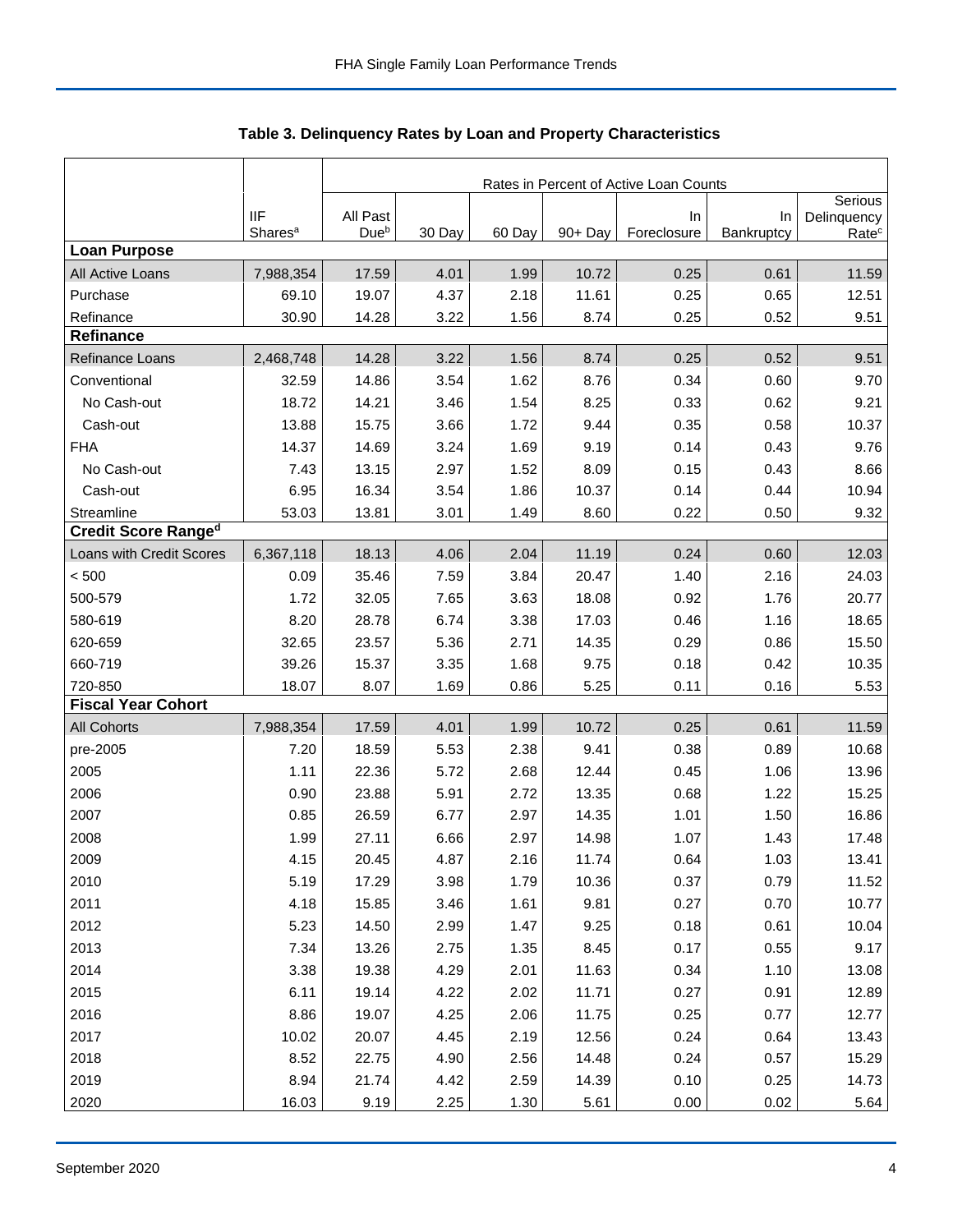|                                           |                                   |                              |        |        |         | Rates in Percent of Active Loan Counts |                  |                                  |
|-------------------------------------------|-----------------------------------|------------------------------|--------|--------|---------|----------------------------------------|------------------|----------------------------------|
|                                           |                                   |                              |        |        |         |                                        |                  | Seriously                        |
|                                           | <b>IIF</b><br>Shares <sup>a</sup> | All Past<br>Due <sup>b</sup> | 30 Day | 60 Day | 90+ Day | $\ln$<br>Foreclosure                   | In<br>Bankruptcy | Delinquency<br>Rate <sup>c</sup> |
| Loan Amount at Origination (\$ thousands) |                                   |                              |        |        |         |                                        |                  |                                  |
| All Loan Amounts                          | 7,988,354                         | 17.59                        | 4.01   | 1.99   | 10.72   | 0.25                                   | 0.61             | 11.59                            |
| < 50                                      | 2.36                              | 14.33                        | 4.58   | 1.89   | 6.72    | 0.48                                   | 0.66             | 7.86                             |
| 50-99                                     | 20.30                             | 15.58                        | 4.33   | 1.94   | 8.22    | 0.36                                   | 0.73             | 9.31                             |
| 100-149                                   | 25.99                             | 16.93                        | 4.14   | 1.99   | 9.82    | 0.26                                   | 0.72             | 10.80                            |
| 150-199                                   | 20.38                             | 17.72                        | 4.01   | 2.01   | 10.88   | 0.21                                   | 0.60             | 11.69                            |
| 200-249                                   | 13.25                             | 18.33                        | 3.79   | 2.02   | 11.84   | 0.17                                   | 0.50             | 12.51                            |
| 250-399                                   | 14.75                             | 20.16                        | 3.65   | 2.02   | 13.88   | 0.18                                   | 0.44             | 14.49                            |
| 400-499                                   | 1.84                              | 21.80                        | 3.21   | 1.93   | 16.14   | 0.19                                   | 0.32             | 16.65                            |
| >499                                      | 1.14                              | 24.13                        | 3.02   | 1.88   | 18.72   | 0.25                                   | 0.26             | 19.23                            |
| <b>Property Type</b>                      |                                   |                              |        |        |         |                                        |                  |                                  |
| All Property Types                        | 7,988,354                         | 17.59                        | 4.01   | 1.99   | 10.72   | 0.25                                   | 0.61             | 11.59                            |
| Detached                                  | 86.38                             | 17.63                        | 4.06   | 2.00   | 10.71   | 0.24                                   | 0.62             | 11.57                            |
| <b>Manufactured Housing</b>               | 3.47                              | 15.04                        | 4.33   | 1.94   | 7.67    | 0.44                                   | 0.65             | 8.76                             |
| 2-4 Units                                 | 2.23                              | 19.79                        | 3.33   | 1.86   | 13.78   | 0.46                                   | 0.35             | 14.60                            |
| Condo                                     | 2.74                              | 14.90                        | 2.83   | 1.50   | 9.85    | 0.23                                   | 0.48             | 10.57                            |
| Townhouse                                 | 5.18                              | 19.05                        | 4.02   | 2.05   | 12.13   | 0.26                                   | 0.58             | 12.97                            |
| <b>Purchase Loan Type</b>                 |                                   |                              |        |        |         |                                        |                  |                                  |
| All Purchase Loans                        | 5,519,199                         | 19.06                        | 4.37   | 2.18   | 11.61   | 0.25                                   | 0.65             | 12.51                            |
| Repeat                                    | 16.06                             | 16.26                        | 3.90   | 1.79   | 9.82    | 0.21                                   | 0.54             | 10.58                            |
| First-time                                | 83.94                             | 19.60                        | 4.46   | 2.25   | 11.95   | 0.26                                   | 0.67             | 12.88                            |
| Down Payment Assistance (DPA) Type        |                                   |                              |        |        |         |                                        |                  |                                  |
| All Sources of Funds                      | 7,988,354                         | 17.59                        | 4.01   | 1.99   | 10.72   | 0.25                                   | 0.61             | 11.59                            |
| Government                                | 8.07                              | 18.94                        | 4.16   | 2.35   | 11.49   | 0.27                                   | 0.67             | 12.43                            |
| Relative                                  | 16.14                             | 22.26                        | 5.01   | 2.50   | 13.76   | 0.26                                   | 0.73             | 14.75                            |
| Other                                     | 1.90                              | 23.82                        | 5.71   | 2.75   | 13.78   | 0.39                                   | 1.19             | 15.36                            |
| Seller Funded                             | 0.49                              | 31.18                        | 7.50   | 3.51   | 17.24   | 1.01                                   | 1.94             | 20.18                            |
| No DPA                                    | 73.40                             | 16.16                        | 3.71   | 1.81   | 9.85    | 0.24                                   | 0.56             | 10.64                            |

**Table 3. Delinquency Rates by Loan and Property Characteristics**

IIF = insurance in force.

<sup>a</sup> For each subpanel, the loan shares add to 100%. However, in some of the subpanels, the total loans in the analysis do not add to 100% of IIF. For example, the IIF shares for refinance loans add to 100% of refinance loans. Streamline refinance loans are not included in the Credit Score

Range analysis; the IIF shares in that panel, add to 100% of fully-underwritten loans.<br><sup>b</sup> Includes all loans 30 or more days past due, including those in bankruptcy or foreclosure.

c Includes all loans 90 days past due plus all in-bankruptcy and in-foreclosure cases.

<sup>d</sup> Credit score reporting began in May 2004 but was not mandatory until July 2008. Streamline Refinance loans do not require credit score reporting.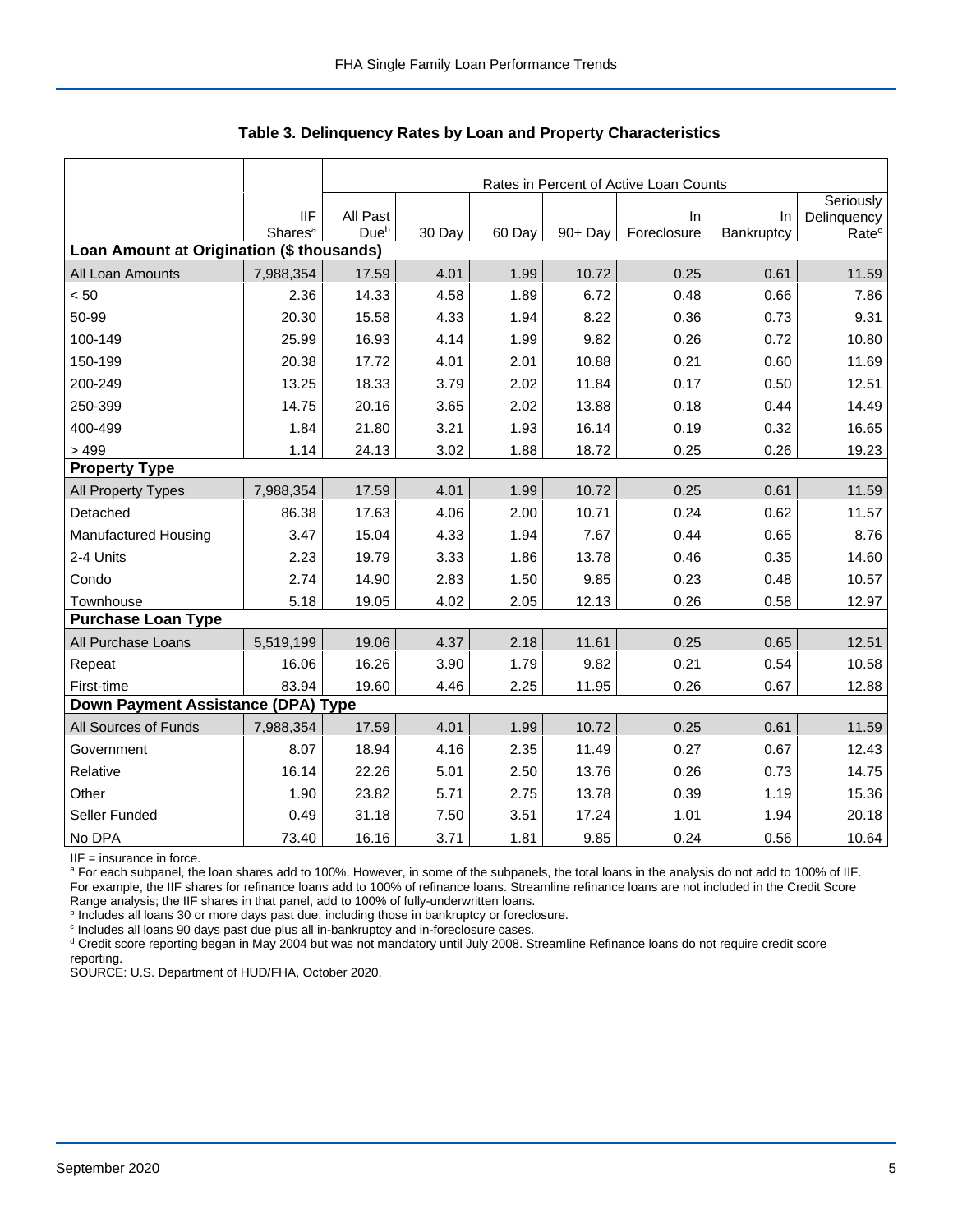|        |       |              |               |                          |             | Foreclosure             | Annualized          |
|--------|-------|--------------|---------------|--------------------------|-------------|-------------------------|---------------------|
| Fiscal |       | Insurance in | Foreclosure   | In                       | Foreclosure | Starts:                 | Foreclosure         |
| Year   | Month | Force        | <b>Starts</b> | Foreclosure <sup>a</sup> | Claimsb     | 6-month MA <sup>c</sup> | Rate <sup>d</sup> % |
| 2017   | Sep   | 7,982,070    | 8,026         | 94,946                   | 5,786       | 8,836                   | 0.87                |
| 2018   | Oct   | 7,986,663    | 8,762         | 94,012                   | 6,008       | 8,782                   | 0.90                |
|        | Nov   | 7,988,634    | 8,491         | 92,810                   | 5,524       | 8,608                   | 0.83                |
|        | Dec   | 7,989,699    | 8,858         | 93,261                   | 4,756       | 8,621                   | 0.71                |
|        | Jan   | 8,005,645    | 9,879         | 91,506                   | 5,066       | 8,915                   | 0.76                |
|        | Feb   | 8,007,772    | 9,942         | 92,797                   | 5,023       | 8,993                   | 0.75                |
|        | Mar   | 8,007,182    | 10,251        | 92,153                   | 5,708       | 9,364                   | 0.85                |
|        | Apr   | 8,012,065    | 9,703         | 90,663                   | 5,405       | 9,521                   | 0.81                |
|        | May   | 8,015,714    | 10,277        | 89,409                   | 5,804       | 9,818                   | 0.87                |
|        | Jun   | 8,024,523    | 9,112         | 87,390                   | 5,440       | 9,861                   | 0.81                |
|        | Jul   | 8,031,487    | 8,385         | 82,258                   | 4,882       | 9,612                   | 0.73                |
|        | Aug   | 8,037,609    | 9,817         | 85,106                   | 5,207       | 9,591                   | 0.77                |
|        | Sep   | 8,048,639    | 7,833         | 83,334                   | 4,151       | 9,188                   | 0.62                |
| 2019   | Oct   | 8,062,967    | 10,364        | 81,407                   | 5,549       | 9,298                   | 0.82                |
|        | Nov   | 8,077,125    | 9,324         | 80,980                   | 4,488       | 9,139                   | 0.66                |
|        | Dec   | 8,086,151    | 9,435         | 80,094                   | 4,086       | 9,193                   | 0.60                |
|        | Jan   | 8,112,026    | 11,403        | 83,174                   | 4,469       | 9,696                   | 0.66                |
|        | Feb   | 8,117,180    | 10,292        | 84,258                   | 4,355       | 9,775                   | 0.64                |
|        | Mar   | 8,118,034    | 10,209        | 81,377                   | 4,703       | 10,171                  | 0.69                |
|        | Apr   | 8,117,498    | 9,465         | 78,277                   | 4,883       | 10,021                  | 0.72                |
|        | May   | 8,114,839    | 8,885         | 76,321                   | 3,984       | 9,948                   | 0.59                |
|        | Jun   | 8,114,665    | 7,717         | 74,502                   | 3,746       | 9,662                   | 0.55                |
|        | Jul   | 8,116,418    | 8,063         | 73,946                   | 3,761       | 9,105                   | 0.55                |
|        | Aug   | 8,117,513    | 9,071         | 73,562                   | 4,032       | 8,902                   | 0.59                |
|        | Sep   | 8,107,806    | 7,833         | 72,575                   | 3,558       | 8,506                   | 0.53                |
| 2020   | Oct   | 8,098,839    | 9,775         | 71,711                   | 4,163       | 8,557                   | 0.62                |
|        | Nov   | 8,094,347    | 8,614         | 71,543                   | 3,652       | 8,512                   | 0.54                |
|        | Dec   | 8,096,131    | 9,109         | 73,070                   | 3,566       | 8,744                   | 0.53                |
|        | Jan   | 8,125,137    | 10,745        | 75,086                   | 3,855       | 9,191                   | 0.57                |
|        | Feb   | 8,128,001    | 10,440        | 75,294                   | 3,378       | 9,419                   | 0.50                |
|        | Mar   | 8,122,723    | 5,998         | 45,107                   | 3,910       | 9,114                   | 0.58                |
|        | Apr   | 8,118,070    | 62            | 32,204                   | 3,365       | 7,495                   | 0.50                |
|        | May   | 8,098,590    | 270           | 27,748                   | 2,301       | 6,104                   | 0.34                |
|        | Jun   | 8,066,691    | 437           | 20,552                   | 2,082       | 4,659                   | 0.31                |
|        | Jul   | 8,038,312    | 589           | 20,737                   | 1,802       | 2,966                   | 0.27                |
|        | Aug   | 8,013,146    | 372           | 20,789                   | 1,589       | 1,288                   | 0.24                |
|        | Sep   | 7,988,354    | 444           | 20,008                   | 1,666       | 362                     | 0.25                |

<span id="page-6-0"></span>**Table 4. Monthly Foreclosure Statistics and Trends**

<sup>a</sup> Numbers of loans are in some stage of foreclosure processing at the end of each month.

b This is the number of claims paid by HUD. These are nearly all for completed foreclosure actions.

<sup>c</sup> The six-month moving average of foreclosure starts is presented here to smooth out variations in actual starts each month. <sup>d</sup> An annualized foreclosure rate takes the monthly foreclosure claim rate and transforms that into its annual equivalency. That is, if the same foreclosure claim rate continued for 12 straight months, then the figure is the final annual foreclosure rate result as a percentage of beginning insurance-in-force.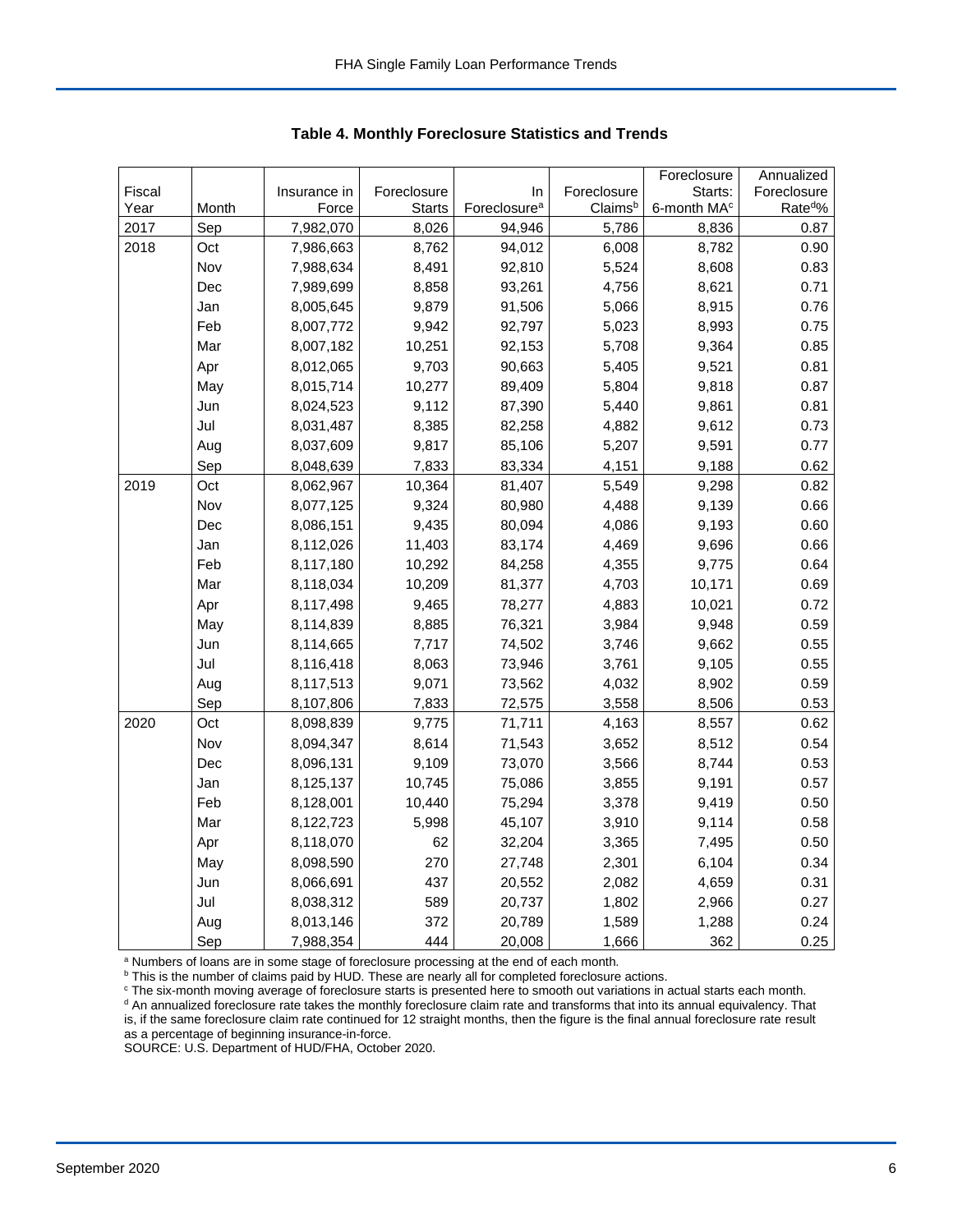|                                |                |             | Recovery Rates (%) | Percentage Point Change |               |               |  |
|--------------------------------|----------------|-------------|--------------------|-------------------------|---------------|---------------|--|
|                                |                |             |                    |                         | From Previous | From Previous |  |
| Disposition State <sup>b</sup> | Dispositions   | August 2020 | <b>July 2020</b>   | August 2019             | Month         | Year          |  |
| US                             | 1,015          | 52.0        | 50.3               | 47.6                    | 1.7           | 4.4           |  |
| OH                             | 70             | 44.4        | 39.9               | 32.3                    | 4.6           | 12.1          |  |
| IL.                            | 67             | 32.9        | 23.9               | 19.7                    | 9.0           | 13.3          |  |
| TX                             | 64             | 68.3        | 66.9               | 62.0                    | 1.4           | 6.3           |  |
| FL                             | 54             | 63.4        | 62.0               | 61.0                    | 1.3           | 2.3           |  |
| PA                             | 53             | 46.1        | 42.5               | 40.0                    | 3.6           | 6.1           |  |
| <b>NJ</b>                      | 46             | 24.8        | 40.3               | 29.7                    | $-15.5$       | $-4.9$        |  |
| <b>NY</b>                      | 41             | 34.8        | 27.5               | 16.2                    | 7.3           | 18.6          |  |
| <b>AL</b>                      | 39             | 56.6        | 53.7               | 49.8                    | 2.9           | 6.8           |  |
| <b>CT</b>                      | 37             | 49.9        | 45.4               | 40.2                    | 4.5           | 9.7           |  |
| MD                             | 37             | 56.1        | 50.9               | 42.6                    | 5.2           | 13.4          |  |
| MI                             | 37             | 48.6        | 52.2               | 50.7                    | $-3.7$        | $-2.1$        |  |
| VA                             | 37             | 62.1        | 67.0               | 63.0                    | $-4.9$        | $-0.8$        |  |
| <b>MO</b>                      | 35             | 57.4        | 53.8               | 48.2                    | 3.6           | 9.3           |  |
| GA                             | 33             | 69.0        | 56.9               | 59.5                    | 12.0          | 9.5           |  |
| <b>PR</b>                      | 30             | 54.3        | 53.5               | 50.0                    | 0.8           | 4.3           |  |
| <b>MS</b>                      | 29             | 54.2        | 47.7               | 49.3                    | 6.5           | 4.9           |  |
| ${\sf IN}$                     | 28             | 48.0        | 41.8               | 49.2                    | 6.2           | $-1.1$        |  |
| SC                             | 27             | 52.4        | 59.9               | 55.7                    | $-7.6$        | $-3.3$        |  |
| LA                             | 26             | 43.5        | 39.4               | 39.3                    | 4.2           | 4.3           |  |
| KS                             | 25             | 46.2        | 60.6               | 53.4                    | $-14.4$       | $-7.1$        |  |
| KY                             | 21             | 53.1        | 56.5               | 50.6                    | $-3.4$        | 2.5           |  |
| <b>NC</b>                      | 21             | 44.4        | 60.8               | 57.9                    | $-16.4$       | $-13.5$       |  |
| <b>TN</b>                      | 19             | 54.1        | 72.7               | 72.4                    | $-18.6$       | $-18.2$       |  |
| OK                             | 17             | 54.8        | 39.5               | 39.2                    | 15.3          | 15.6          |  |
| MN                             | 14             | 67.0        | 55.0               | 62.6                    | 12.0          | 4.5           |  |
| <b>WY</b>                      | 13             | 55.3        | 60.5               | 81.0                    | $-5.2$        | $-25.8$       |  |
| <b>AR</b>                      | 12             | 62.5        | 48.3               | 37.1                    | 14.2          | 25.4          |  |
| WV                             | 11             | 41.5        | 36.1               | 68.1                    | 5.4           | $-26.6$       |  |
| МA                             | 9              | 49.9        | 48.7               | 52.4                    | $1.2$         | $-2.5$        |  |
| CO                             | $\overline{7}$ | 86.8        | 95.6               | 54.3                    | $-8.8$        | 32.5          |  |
| CA                             | 6              | 74.4        | 76.9               | 83.1                    | $-2.5$        | $-8.7$        |  |
| AK                             | 5              | 70.2        | $50.5\,$           | 56.4                    | 19.6          | 13.8          |  |
| <b>NH</b>                      | 5              | 55.7        | 47.5               | 83.2                    | 8.2           | $-27.5$       |  |
| ID                             | 4              | 85.1        | 97.3               | 69.4                    | $-12.2$       | 15.6          |  |
| ME                             | 4              | 23.9        | 26.3               | 20.8                    | $-2.4$        | 3.2           |  |
| MT                             | 4              | 60.8        | 41.3               | 91.6                    | 19.5          | $-30.8$       |  |
| <b>ND</b>                      | 4              | 43.2        | 52.0               | 59.3                    | $-8.9$        | $-16.1$       |  |
| OR                             | 4              | 75.9        | 69.1               | 73.6                    | 6.8           | $2.3\,$       |  |
| DE                             | 3              | 55.2        | 88.0               | 46.3                    | $-32.9$       | 8.9           |  |

<span id="page-7-0"></span>Tabl e 5. REO R ecovery R ates **Table 5. REO Recovery Rates**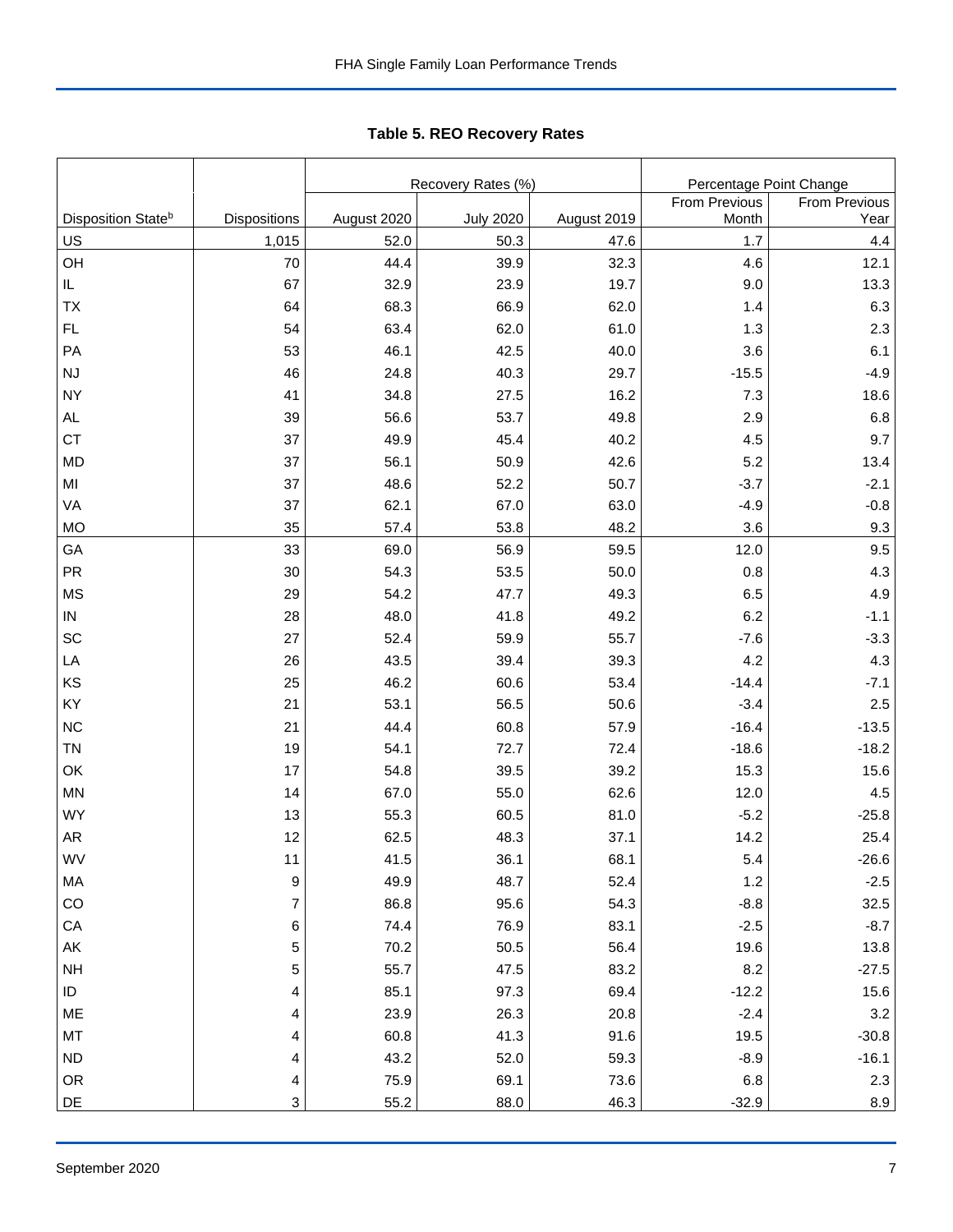|                                |                     |             | Recovery Rates (%) | Percentage Point Change |               |               |  |
|--------------------------------|---------------------|-------------|--------------------|-------------------------|---------------|---------------|--|
|                                |                     |             |                    |                         | From Previous | From Previous |  |
| Disposition State <sup>b</sup> | <b>Dispositions</b> | August 2020 | <b>July 2020</b>   | August 2019             | Month         | Year          |  |
| <b>NV</b>                      | 3                   | 63.5        | 46.8               | 74.0                    | 16.7          | $-10.4$       |  |
| UT                             | 3                   | 80.1        | 85.9               | 65.8                    | $-5.8$        | 14.3          |  |
| <b>WA</b>                      | 3                   | 87.7        | 104.6              | 74.5                    | $-16.9$       | 13.2          |  |
| IA                             | $\overline{2}$      | 27.5        | 21.9               | 43.7                    | 5.6           | $-16.2$       |  |
| <b>NM</b>                      | 2                   | 76.0        | 71.8               | 55.4                    | 4.2           | 20.5          |  |
| WI                             | $\overline{2}$      | 78.9        | 38.0               | 43.1                    | 41.0          | 35.8          |  |
| AZ                             |                     | 60.1        | 71.9               | 69.5                    | $-11.8$       | $-9.4$        |  |
| <b>NE</b>                      |                     | 43.4        | 49.3               | 40.1                    | $-5.9$        | 3.3           |  |
| HI                             | 0                   | na          | 39.2               | 65.4                    | na            | na            |  |
| R <sub>l</sub>                 | 0                   | na          | 71.7               | 76.5                    | na            | na            |  |
| <b>SD</b>                      | 0                   | na          | 60.3               | $-4.0$                  | na            | na            |  |
| <b>VT</b>                      | 0                   | na          | 13.4               | na                      | na            | na            |  |

## **Table 5. REO Recovery Rates**

na = not applicable

<sup>a</sup> Rates are percentages of unpaid loan balance at time of default.

<sup>b</sup> State records are sorted by number of dispositions in the most recent month (largest to smallest).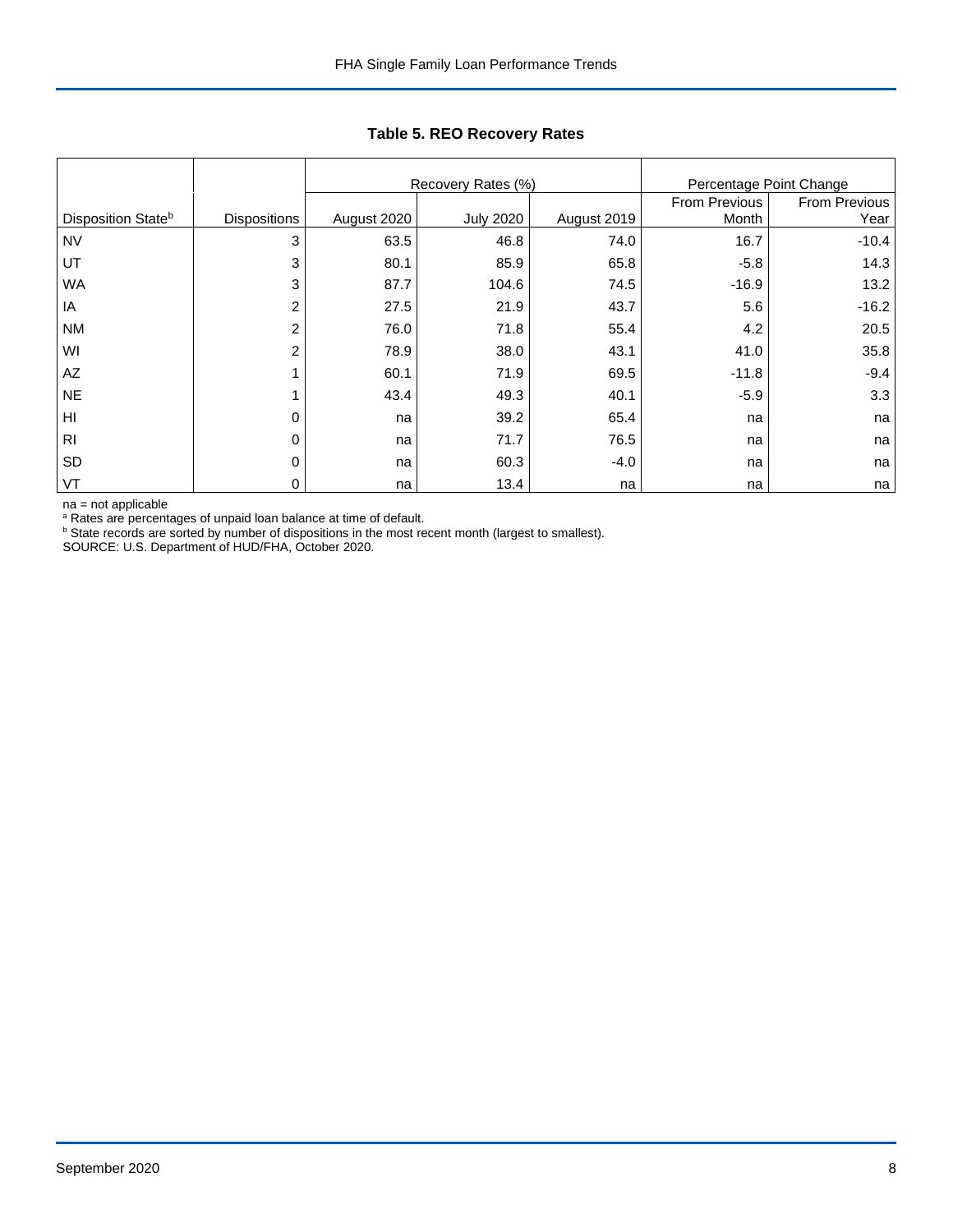|                                     |         | 2020    |         |         |         |                               |                |                                                      | 2019    |         |         |         |                |
|-------------------------------------|---------|---------|---------|---------|---------|-------------------------------|----------------|------------------------------------------------------|---------|---------|---------|---------|----------------|
| <b>Disposition Month</b>            | Aug     | Jul     | Jun     | May     | Apr     | Mar                           | Feb            | Jan                                                  | Dec     | Nov     | Oct     | Sep     | Aug            |
|                                     |         |         |         |         |         |                               |                | Loss Components as Percent of Defaulted Loan Balance |         |         |         |         |                |
| Claim Expenses <sup>a</sup> (%)     | 19.61   | 19.54   | 18.81   | 19.84   | 20.83   | 20.17                         | 21.77          | 21.44                                                | 21.18   | 20.42   | 20.86   | 20.99   | 20.73          |
| Holding Costs <sup>b</sup> (%)      | 5.66    | 5.60    | 5.52    | 5.49    | 5.41    | 5.32                          | 5.35           | 5.28                                                 | 5.33    | 5.37    | 5.59    | 5.48    | 4.96           |
| Loss on Collateral <sup>c</sup> (%) | 18.95   | 19.72   | 20.27   | 21.11   | 20.04   | 22.01                         | 22.78          | 22.85                                                | 23.74   | 23.22   | 21.43   | 22.24   | 21.99          |
| Sales Expense (%)                   | 5.16    | 5.05    | 5.11    | 5.02    | 5.38    | 5.00                          | 4.98           | 5.20                                                 | 4.82    | 5.04    | 4.96    | 4.87    | 4.92           |
| Program Discounts <sup>d</sup> (%)  | 0.22    | 0.12    | 0.30    | 0.20    | 0.35    | 0.17                          | 0.08           | 0.42                                                 | 0.08    | 0.36    | 0.22    | 0.15    | 0.23           |
| Net Loss Rate <sup>e</sup> (%)      | 48.00   | 49.66   | 49.50   | 51.62   | 52.42   | 53.09                         | 55.03          | 55.05                                                | 55.53   | 54.06   | 53.03   | 53.49   | 52.41          |
|                                     |         |         |         |         |         | <b>Average Amount</b>         |                |                                                      |         |         |         |         |                |
| Average Dollar Loss (\$)            | 57,664  | 59,962  | 60,023  | 63,471  | 61,610  | 63,158                        | 64,169         | 65,158                                               | 66,894  | 65,197  | 62,915  | 63,484  | 65,160         |
| Average Unpaid Balance (\$)         | 120,142 | 120,757 | 121,264 | 122,960 | 117,532 | 118,964                       | 116,597        | 118,372                                              | 120,466 | 120,595 | 118,647 | 118,689 | 124,333        |
|                                     |         |         |         |         |         | <b>Occurrence Counts</b>      |                |                                                      |         |         |         |         |                |
| Number of Dispositions              | 1,015   | 1,487   | 1,655   | 1,572   | 1,215   | 1,483                         | 1,459          | 1,434                                                | 1,291   | 1,192   | 1,277   | 1,061   | 1,201          |
| Number of Discounts                 | 5       | 4       | 8       | 5       | 8       | 6                             | $\overline{2}$ | 9                                                    | 3       | 8       | 8       | 5       | $\overline{7}$ |
| <b>Stage</b>                        |         |         |         |         |         | <b>Average Time in Months</b> |                |                                                      |         |         |         |         |                |
| Delinquencyf                        | 9.5     | 9.9     | 9.7     | 9.8     | 10.0    | 9.6                           | 9.9            | 9.6                                                  | 9.8     | 10.5    | 10.6    | 10.2    | 10.5           |
| Foreclosure <sup>9</sup>            | 11.6    | 12.6    | 11.1    | 11.6    | 10.8    | 10.5                          | 11.8           | 11.7                                                 | 12.1    | 12.1    | 12.5    | 12.3    | 11.9           |
| Deed Transferh                      | 12.1    | 11.3    | 10.9    | 11.4    | 10.8    | 11.1                          | 11.3           | 11.6                                                 | 11.7    | 11.8    | 11.9    | 12.3    | 12.2           |
| <b>REO</b>                          | 4.7     | 4.8     | 4.7     | 4.7     | 4.4     | 4.4                           | 4.5            | 4.4                                                  | 4.4     | 4.4     | 4.3     | 4.5     | 4.3            |
| All Stages                          | 37.8    | 38.5    | 36.3    | 37.5    | 36.0    | 35.6                          | 37.5           | 37.2                                                 | 37.8    | 38.8    | 39.2    | 39.3    | 38.9           |

<span id="page-9-0"></span>**Table 6. REO Components of Loss by Property Disposition Month**

<sup>a</sup> Includes interest on principal.

**b** Management, maintenance, repairs, administration, and security, net of rent and other income.

<sup>c</sup> Value when foreclosed (UPB) minus value received in REO; does not include Streamline refinances.

<sup>d</sup> Rate over all dispositions; effect is greater in the cases where a discount actually is given.

<sup>e</sup> Profit (loss) divided by Unpaid Principal Balance (UPB). The listed cost categories are not exhaustive, and they will not sum to the loss rate

<sup>f</sup> First missed payment to date foreclosure initiated.

<sup>g</sup> Initiation of foreclosure proceedings to auction date.

h Auction date to HUD acquisition date.